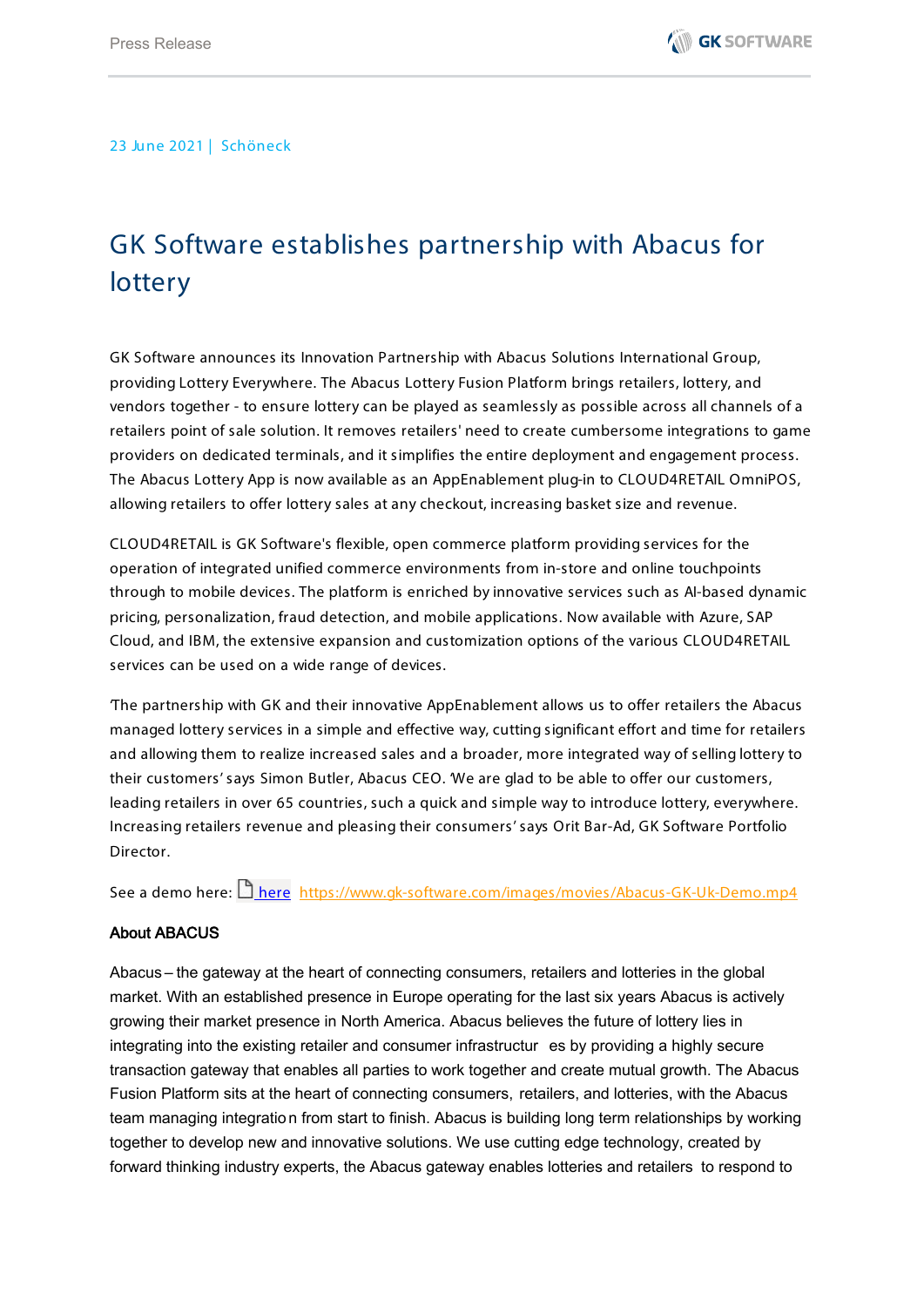the ever-changing consumer market with speed, agility, reliability, and integrity. For more information visit: [www.lotteryeverywhere.com.](http://www.lotteryeverywhere.com/)

## About GK Software SE

GK Software SE is a leading developer and provider of software for the retail sector, and currently counts 22 percent of the world's 50 largest retailers among its customer base. According to a study published by RBR 2020, the Company is one of the leading international providers of POS software and is the fastest growing business in the industry in terms of the number of installations worldwide (without Hospitality and Petrol). The company offers an extensive range of solutions for stores and enterprise headquarters as well as for the implementation of contemporary omni-channel retail concepts. Thanks to its open and platform-independent software solutions in the GK/Retail Suite, the company has established itself as one of the market's leading providers of technology and innovations. Its solutions enable retail chains with numerous stores to optimize their business processes and to benefit from significant potential for saving costs and implementing customer loyalty programs in order to improve their competitiveness. In addition to its own software solutions, GK Software SE also offers customers a comprehensive range of implementation and maintenance services. Having been acquired in 2012, AWEK GmbH and in 2015, the retail segment of DBS Data Business Systems Inc. In 2017, the company acquired a majority shareholding in prudsys AG, a company focused on artificial intelligence. In 2018, the valuephone GmbH was acquired, which develops leading solutions for mobile consumers. retail7 GmbH, specializing in cloud solutions for smaller retailers, was founded in 2020.

The company employs 1,159 members of staff (figures for 31 March 2021) across its headquarters in Schöneck (Germany) and other business locations in Germany, Czech Republic, Switzerland, South Africa, Russia, Ukraine and the USA. GK Software SE's customers include many well-known retailers, including Adidas, Edeka, Lidl, Aldi, Coop (Switzerland), Netto Marken-Discount, Hornbach, Migros, Grupo Kuo and Walmart. The software is currently being used at almost 500,000 retail and payment installations across approximately 100,000 stores in more than 60 countries. The company has grown rapidly in recent years and its sales revenues totalled EUR 117.6 million in 2020. Since launching the company in 1990, the two founders Rainer Gläß (CEO) and Stephan Kronmüller (deputy board member), together with the experienced management team, have shaped GK Software into a profitable company exhibiting strong growth.

Further information about the company: https://www.gk-software.com

## Contact

Investor Relations GK Software SE Dr. René Schiller Phone: +49 (0)37464-84-264 Fax: +49 (0)37464-84-15 E-mail: rschiller@ gk-software.com